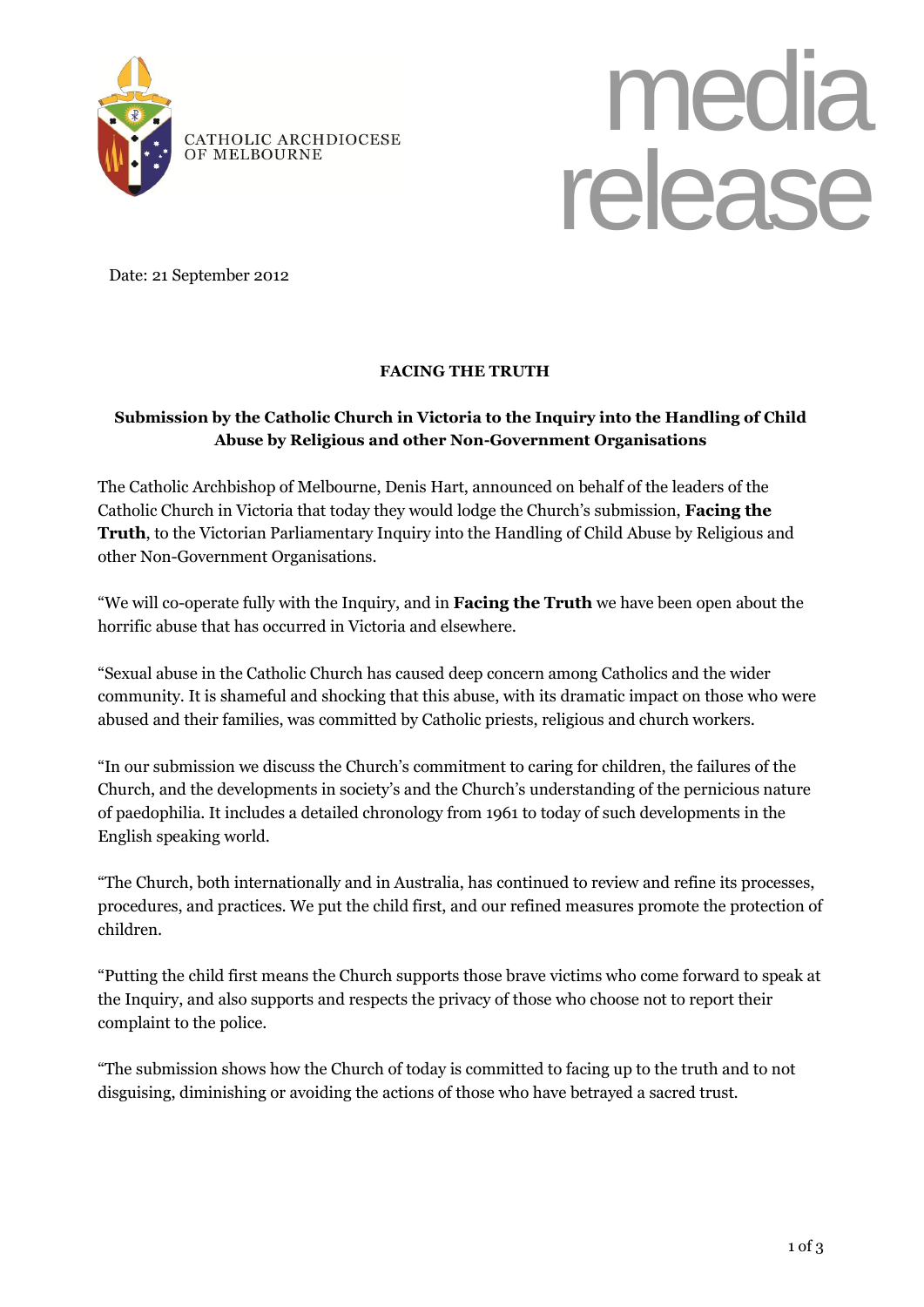"We acknowledge the suffering and trauma endured by children who have been in the Church's care, and the effect on their families. We renew our apology to them.

"In the submission we provide details of the structure and governance of the Church, and of the many layers of authority and responsibility in dioceses, parishes, and religious orders and institutes.

"We also document the way the Church has learned from past failures and changed the way it deals with victims and offenders.

"This includes the changes in approach since the 1980s, when the Church began to develop policies and procedures that would give direction and support to dioceses and religious institutes in dealing with child sexual abuse.

"This led to the Archdiocese of Melbourne introducing the *Melbourne Response* and *Towards Healing* being adopted elsewhere, to protect children and vulnerable persons against sexual abuse, and take action against abusers.

"**Facing the Truth** gives detailed information about both of these processes, including how they have been refined as we have learned how to support victims better.

"The *Melbourne Response* was introduced in October 1996. We understand that Melbourne was the first diocese in the world to implement a response to victims of abuse involving an independent investigation, an ongoing program of counselling and support, and compensation.

"*Towards Healing* was introduced in March 1997 following its adoption by the Australian Catholic Bishops Conference in December 1996.

"Under both systems, victims are strongly encouraged to go to the police, victims and their families are supported, and abusers are dealt with while being afforded natural justice.

"When police commence an investigation, the Church takes no further steps until the investigation and any resulting proceedings are completed.

The Church recognises and respects the right of all victims to speak publicly about their abuse. The Parliamentary Inquiry provides an opportunity for the Church in Victoria to clarify that confidentiality obligations which may exist do not prevent victims discussing the abuse they suffered. Further, the Church freely acknowledges that anyone who wishes to make a submission to the Inquiry about any issues is entitled to do so.

"The submission includes statistics which show that since the *Melbourne Response* and *Towards Healing* were introduced the incidence of abuse has fallen dramatically from the appalling numbers in the 1960s and 1970s. But there is more work to be done.